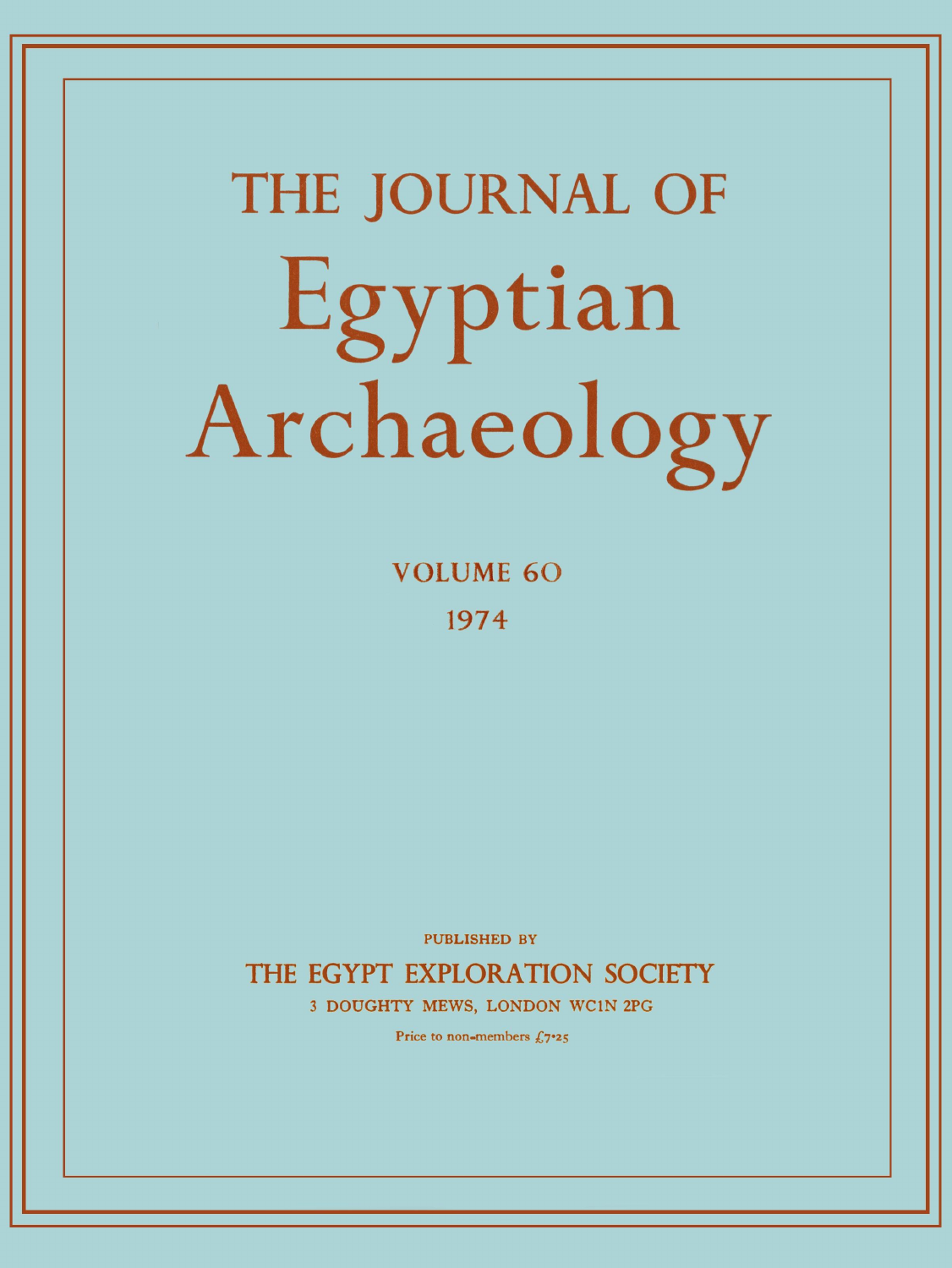# THE JOURNAL OF Egyptian Archaeology

VOLUME 60

PUBLISHED BY THE EGYPT EXPLORATION SOCIETY 3 DOUGHTY MEWS, LONDON, WCIN 2PG

1974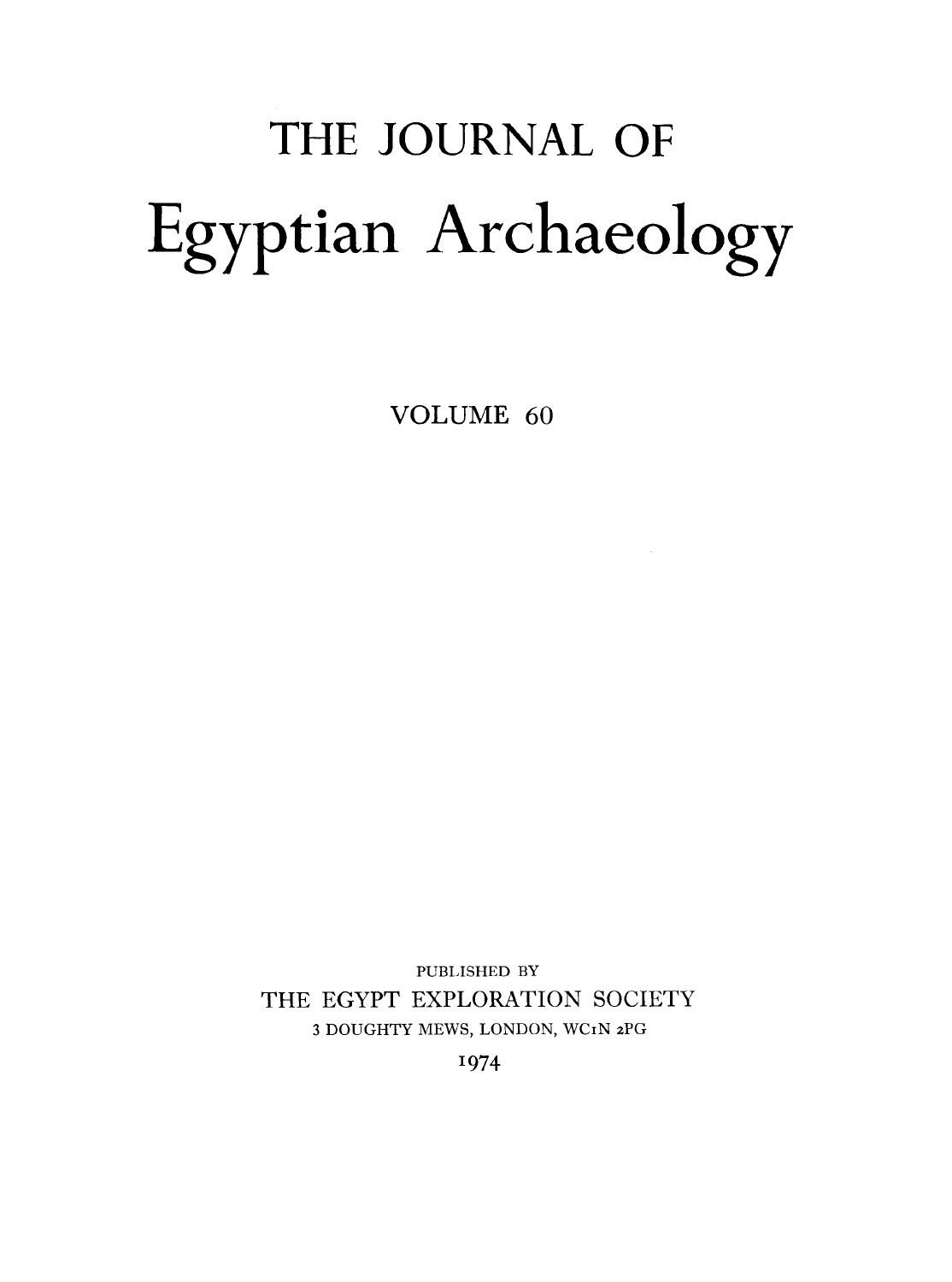# **CONTENTS**

|                                                                                                                                                                                                                                                                                                                                                                                                                                                                                                          |                                        |                               |                      |                      | PAGE           |
|----------------------------------------------------------------------------------------------------------------------------------------------------------------------------------------------------------------------------------------------------------------------------------------------------------------------------------------------------------------------------------------------------------------------------------------------------------------------------------------------------------|----------------------------------------|-------------------------------|----------------------|----------------------|----------------|
| <b>EDITORIAL FOREWORD</b><br>$\mathbf{A}^{(1)}$ and $\mathbf{A}^{(2)}$ and $\mathbf{A}^{(3)}$ and $\mathbf{A}^{(4)}$<br>$\ddot{\phantom{0}}$                                                                                                                                                                                                                                                                                                                                                             | <b>All Contract Contract</b>           |                               |                      |                      | 1              |
| RAYMOND O. FAULKNER: AN APPRECIATION                                                                                                                                                                                                                                                                                                                                                                                                                                                                     | H. S. Smith                            |                               |                      |                      | 5              |
| BIBLIOGRAPHY OF RAYMOND OLIVER FAULKNER<br>$\sim$<br>$\ddot{\phantom{0}}$                                                                                                                                                                                                                                                                                                                                                                                                                                | C. H. S. Spaull                        |                               |                      |                      | 8              |
| EXCAVATIONS IN THE SACRED ANIMAL NECROPOLIS AT                                                                                                                                                                                                                                                                                                                                                                                                                                                           |                                        |                               |                      |                      |                |
| NORTH SAQQÂRA, 1972-3: PRELIMINARY REPORT<br>$\mathbb{R}^{\mathbb{Z}}$                                                                                                                                                                                                                                                                                                                                                                                                                                   | Geoffrey T. Martin                     |                               |                      |                      | 15             |
| THE PODIUM SITE AT QASR IBRIM                                                                                                                                                                                                                                                                                                                                                                                                                                                                            | W. H. C. Frend<br>$\sim 10$            |                               |                      |                      | 3 <sup>o</sup> |
| THE PITS OF FUSTAT: PROBLEMS OF CHRONOLOGY .                                                                                                                                                                                                                                                                                                                                                                                                                                                             | George T. Scanlon.                     |                               |                      |                      | 60             |
| AN EARLY AMETHYST VASE<br><b>Contract</b><br>$\mathcal{L}(\mathcal{L}(\mathcal{L}(\mathcal{L}(\mathcal{L}(\mathcal{L}(\mathcal{L}(\mathcal{L}(\mathcal{L}(\mathcal{L}(\mathcal{L}(\mathcal{L}(\mathcal{L}(\mathcal{L}(\mathcal{L}(\mathcal{L}(\mathcal{L}(\mathcal{L}(\mathcal{L}(\mathcal{L}(\mathcal{L}(\mathcal{L}(\mathcal{L}(\mathcal{L}(\mathcal{L}(\mathcal{L}(\mathcal{L}(\mathcal{L}(\mathcal{L}(\mathcal{L}(\mathcal{L}(\mathcal{L}(\mathcal{L}(\mathcal{L}(\mathcal{L}(\mathcal{L}(\mathcal{$ | Joan Crowfoot Payne                    |                               |                      | $\ddot{\phantom{0}}$ | 79             |
| A RECONSTRUCTION OF THE TRIADS OF KING MYCERINUS                                                                                                                                                                                                                                                                                                                                                                                                                                                         | Wendy Wood<br><b>Contract Contract</b> |                               | ¥.                   | $\ddot{\phantom{a}}$ | 82             |
| NBTY IN OLD-KINGDOM TITLES AND NAMES<br>$\ddot{\phantom{a}}$                                                                                                                                                                                                                                                                                                                                                                                                                                             | Henry G. Fischer .                     |                               |                      | $\ddot{\phantom{a}}$ | 94             |
| POLYGAMY IN EGYPT IN THE MIDDLE KINGDOM?<br>$\ddot{\phantom{a}}$                                                                                                                                                                                                                                                                                                                                                                                                                                         | William Kelly Simpson.                 |                               |                      | $\ddot{\phantom{a}}$ | 100            |
| A CONTEMPORARY OF KING SEWAH-EN-REC.<br>$\mathbf{r}$                                                                                                                                                                                                                                                                                                                                                                                                                                                     |                                        |                               | $\ddot{\phantom{a}}$ |                      | 106            |
| AN INSCRIBED AXE BELONGING TO THE ASHMOLEAN                                                                                                                                                                                                                                                                                                                                                                                                                                                              |                                        |                               |                      |                      |                |
| MUSEUM, OXFORD.                                                                                                                                                                                                                                                                                                                                                                                                                                                                                          | W. V. Davies                           |                               |                      |                      | II4            |
| TUTHMOSIS I AND THE BIBÂN EL-MOLÛK: SOME PROB-                                                                                                                                                                                                                                                                                                                                                                                                                                                           |                                        |                               |                      |                      |                |
| LEMS OF ATTRIBUTION<br>$\mathcal{A}$ and $\mathcal{A}$ are all the set of the set of $\mathcal{A}$                                                                                                                                                                                                                                                                                                                                                                                                       | John Romer                             |                               |                      |                      | 119            |
| UN SCARABÉE INÉDIT D'HATSHEPSOUT<br>and the contract of the con-<br>$\ddot{\phantom{a}}$                                                                                                                                                                                                                                                                                                                                                                                                                 | Robert Hari .                          | $\mathbf{L}$                  |                      |                      | 134            |
| A COMMEMORATIVE SCARAB OF AMENOPHIS III .<br>$\mathcal{L}$                                                                                                                                                                                                                                                                                                                                                                                                                                               | William Kelly Simpson.                 |                               |                      |                      | 140            |
| THE DEDICATORY AND BUILDING TEXTS OF RAMESSES II IN                                                                                                                                                                                                                                                                                                                                                                                                                                                      |                                        |                               |                      |                      |                |
| LUXOR TEMPLE: I: THE TEXTS<br>and the contract of the contract of the contract of the contract of the contract of the contract of the contract of                                                                                                                                                                                                                                                                                                                                                        | Mahmud Abd El-Razik                    |                               |                      |                      | 142            |
| TWO MONUMENTS OF THE TIAS                                                                                                                                                                                                                                                                                                                                                                                                                                                                                | Jaromír Málek                          | $\Delta \sim 10^{-11}$        | $\ddot{\phantom{a}}$ |                      | 161            |
| NAKHT-THUTY-SERVITOR OF SACRED BARQUES AND                                                                                                                                                                                                                                                                                                                                                                                                                                                               |                                        |                               |                      |                      |                |
| <b>GOLDEN PORTALS</b> .<br>$\mathcal{L}^{\text{max}}$ , where $\mathcal{L}^{\text{max}}$<br>the contract of the contract of<br>$\mathbf{r}$                                                                                                                                                                                                                                                                                                                                                              | K. A. Kitchen                          |                               |                      |                      | 168            |
| THE CHRYSAPHA RELIEF AND ITS CONNECTIONS WITH                                                                                                                                                                                                                                                                                                                                                                                                                                                            |                                        |                               |                      |                      |                |
| EGYPTIAN ART<br>$\mathbf{u}^{\prime}$ , and $\mathbf{u}^{\prime}$ , and $\mathbf{u}^{\prime}$ , and $\mathbf{u}^{\prime}$ , and $\mathbf{u}^{\prime}$                                                                                                                                                                                                                                                                                                                                                    | Eleanor Guralnick.                     |                               | $\ddot{\phantom{a}}$ |                      | 175            |
| FRAGMENT OF A TEMPLE ACCOUNT ROLL<br>$\mathbf{r} = \mathbf{r} \cdot \mathbf{r}$<br>$\ddot{\phantom{a}}$                                                                                                                                                                                                                                                                                                                                                                                                  | E. A. E. Reymond.                      |                               |                      |                      | 189            |
| SOME REFLECTIONS ON THE HISTORY OF PHARAONIC                                                                                                                                                                                                                                                                                                                                                                                                                                                             |                                        |                               |                      |                      |                |
| EGYPT<br>$\mathbf{r} = \mathbf{r} \cdot \mathbf{r}$<br>$\mathbf{r} = \mathbf{r} \cdot \mathbf{r}$ , where $\mathbf{r} = \mathbf{r} \cdot \mathbf{r}$                                                                                                                                                                                                                                                                                                                                                     | Nial Charlton                          |                               |                      |                      | 200            |
| A TEXT OF THE BENEDICITE IN GREEK AND OLD NUBIAN                                                                                                                                                                                                                                                                                                                                                                                                                                                         |                                        |                               |                      |                      |                |
| FROM KASR EL-WIZZ.<br><b>Contract Contract</b><br>$\mathcal{L}^{\text{max}}$                                                                                                                                                                                                                                                                                                                                                                                                                             | John Barns                             |                               |                      |                      | 206            |
| $\mathcal{L}^{\text{max}}$                                                                                                                                                                                                                                                                                                                                                                                                                                                                               | J. Martin Plumley and W. Y.            |                               |                      |                      |                |
|                                                                                                                                                                                                                                                                                                                                                                                                                                                                                                          | Adams                                  | $\mathbf{r}$ and $\mathbf{r}$ |                      |                      | 212            |
| A COMMANDER-IN-CHIEF'S ORDER FROM SAQQÂRA.<br>$\mathcal{L}^{\text{max}}$                                                                                                                                                                                                                                                                                                                                                                                                                                 | E. G. Turner                           | $\mathbf{r}$                  | $\ddot{\phantom{a}}$ | $\ddot{\phantom{a}}$ | 239            |
| JOHN WINTOUR BALDWIN BARNS.<br>and the contract of the                                                                                                                                                                                                                                                                                                                                                                                                                                                   | W. V. Davies                           | $\mathcal{L}^{\text{max}}$    | $\ddot{\phantom{a}}$ |                      | 243            |
|                                                                                                                                                                                                                                                                                                                                                                                                                                                                                                          |                                        |                               |                      |                      |                |

**B**RIEF **C**OMMUNICATIONS **: The ideographic use of ^ in a group of Old-Kingdom names,** *by* **Henry G. Fischer, p.** 247; **A** *tm- n-fsdm* **sentence?** *by* **Mordechai Gilula, p.** 249; **Was there a coregency of Ahmose with Amenophis I ?** *by* **Giinther Vittmann, p.** 250; **The collapse of the Meidum pyramid,** *by* **I. E. S. Edwards, p.** 251 **; A further re-appraisal of the terms:** *Nhh* **and** *Dt, by* **Abd-el-Mohsen Bakir, p.** 252; **Pharaoh Nechepso,** *by* **J. D. Ray, p.** 255; **The archives of the Sacred Animal Necropolis at North Saqqara. A progress report,** *by* **H. S. Smith, p.** 256; **An additional note on 'Cylindrical Amulet Cases',** *by* **J. M. Ogden, p.** 258; **A Note on P. Lond.** 854, *by* **T. C. Skeat, p.** 259; **Current research for higher degrees in Egyptology, Coptic, and related studies in the United Kingdom,** *by* **Geoffrey T. Martin and W. V. Davies, p.** 261.

 $\mathcal{L}_\mathrm{c}$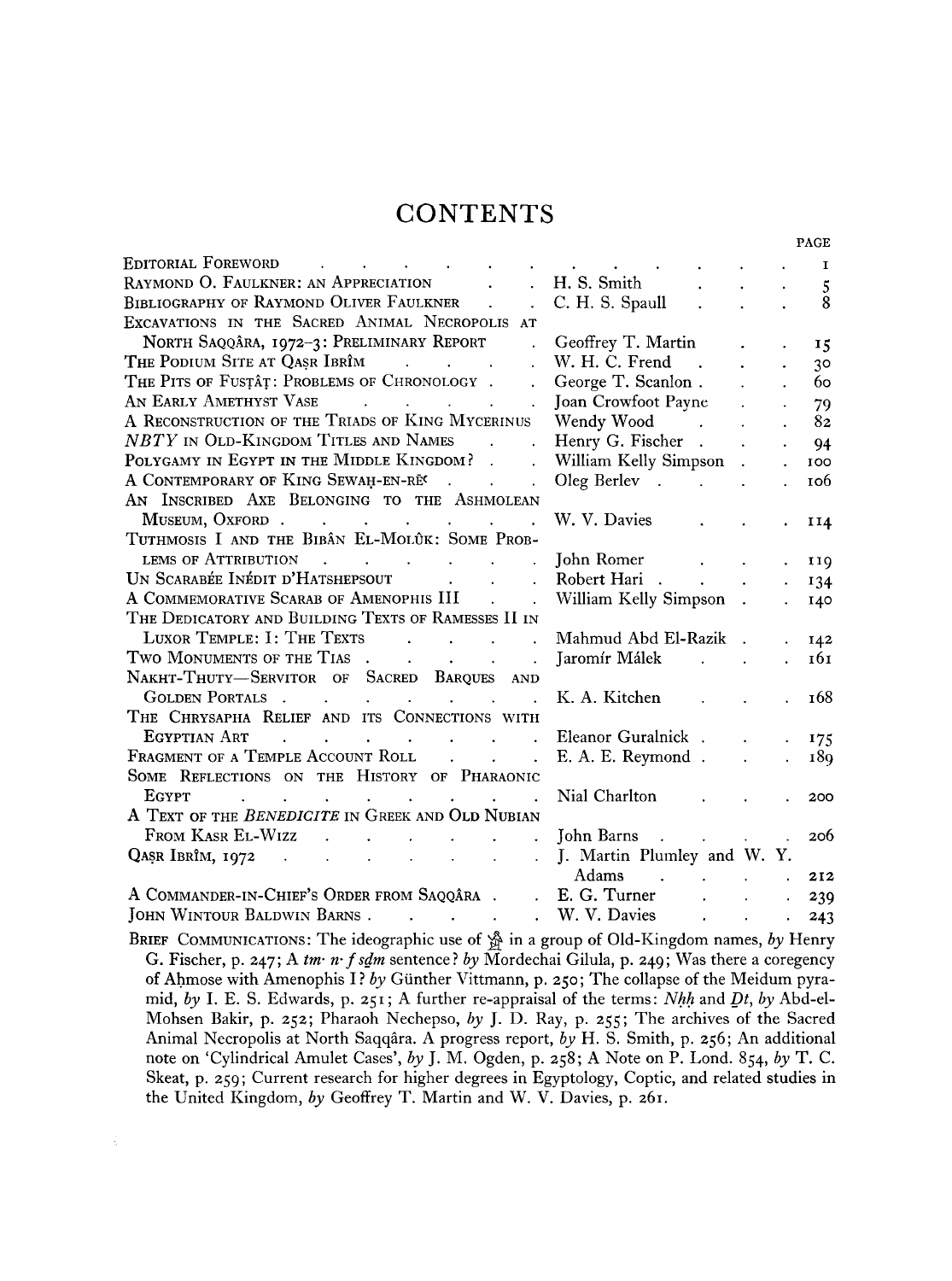# vi CONTENTS

 $\mathcal{L}^{\text{max}}_{\text{max}}$  and  $\mathcal{L}^{\text{max}}_{\text{max}}$ 

| Reviews                                                                                                                                                                                                                                                   |                                                      |                                                                                   | <b>PAGE</b>                      |
|-----------------------------------------------------------------------------------------------------------------------------------------------------------------------------------------------------------------------------------------------------------|------------------------------------------------------|-----------------------------------------------------------------------------------|----------------------------------|
| W. HELCK and E. OTTO, ed., Lexikon der Ägyptologie.                                                                                                                                                                                                       | Reviewed<br>Kate<br>by<br>Griffiths<br>$\sim$ $\sim$ | Bosse-<br>$\bullet$ .<br><br><br><br><br><br><br><br><br><br><br><br>             | 264                              |
| B. SPULER, ed. Handbuch der Orientalistik. Ägyptologie.                                                                                                                                                                                                   |                                                      |                                                                                   |                                  |
| Literatur                                                                                                                                                                                                                                                 | E. P. Uphill                                         |                                                                                   | 26 <sub>5</sub>                  |
| S. R. K. GLANVILLE, rev. R. O. FAULKNER, Catalogue of                                                                                                                                                                                                     |                                                      |                                                                                   |                                  |
| Egyptian Antiquities in the British Museum. II.                                                                                                                                                                                                           |                                                      |                                                                                   |                                  |
| Wooden Model Boats<br>and the contract of the contract of                                                                                                                                                                                                 | E. P. Uphill                                         |                                                                                   | 266                              |
| JULIA SAMSON, Amarna, City of Akhenaten and Nefertiti:                                                                                                                                                                                                    |                                                      |                                                                                   |                                  |
| Key Pieces from the Petrie Collection (b) can be reader to the Rey Pieces from the Petrie Collection                                                                                                                                                      | Geoffrey T. Martin                                   |                                                                                   | $\mathbf{L}^{\text{max}}$<br>267 |
| J. M. SALEH, Les Antiquités égyptiennes de Zagreb.                                                                                                                                                                                                        | Geoffrey T. Martin                                   | $\ddot{\phantom{0}}$                                                              | 269                              |
| I. E. S. EDWARDS et al. ed. The Cambridge Ancient                                                                                                                                                                                                         |                                                      |                                                                                   |                                  |
| History. Vol. II, Part 1<br>$\mathbf{L}$                                                                                                                                                                                                                  | Geoffrey T. Martin                                   |                                                                                   | 269                              |
| S. WENIG, The Woman in Egyptian Art                                                                                                                                                                                                                       | Mostafa El-Alfi                                      | $\mathcal{L}(\mathbf{r})$ and $\mathcal{L}(\mathbf{r})$ .                         | . 270                            |
|                                                                                                                                                                                                                                                           | John Baines                                          |                                                                                   | 270<br>$\mathbf{v}^{(1)}$        |
| H. A. GROENEWEGEN-FRANKFORT, Arrest and Movement John Baines                                                                                                                                                                                              |                                                      |                                                                                   | 272<br>$\ddot{\phantom{a}}$      |
| E. EDEL, Die Felsengräber der Qubbet el Hawa bei                                                                                                                                                                                                          |                                                      |                                                                                   |                                  |
| $\Lambda$ ssuan. $II$ .<br>$\mathcal{L}^{\mathcal{A}}$ . The contribution of the contribution of the contribution of $\mathcal{L}^{\mathcal{A}}$                                                                                                          | C. H. S. Spaull                                      |                                                                                   | 276                              |
| H. J. POLOTSKY, Collected Papers                                                                                                                                                                                                                          | C. H. S. Spaull                                      | ¥.                                                                                | 276                              |
| K. ZIBELIUS, Afrikanische Orts- und Völkernamen in                                                                                                                                                                                                        |                                                      |                                                                                   |                                  |
| hieroglyphischen und hieratischen Texten für dem steht der eine Steinungsteilung der eine Steinungsteilung der                                                                                                                                            | C. H. S. Spaull                                      |                                                                                   | 277                              |
| C. T. HODGE, ed. Afroasiatic. A Survey                                                                                                                                                                                                                    | C. H. S. Spaull                                      | $\ddot{\phantom{0}}$                                                              | 278                              |
| K. A. KITCHEN, Ramesside Inscriptions, Historical and                                                                                                                                                                                                     |                                                      |                                                                                   |                                  |
| Biographical<br>$\mathcal{A}^{\mathcal{A}}$ . The contribution of the contribution of the contribution of the contribution of the contribution of the contribution of the contribution of the contribution of the contribution of the contribution of the | C. H. S. Spaull                                      |                                                                                   | 279                              |
| F. FILCE LEEK, The Human Remains from the Tomb of                                                                                                                                                                                                         |                                                      |                                                                                   |                                  |
| Tutcankhamūn sur services in the service of the service of the service of the service of the service of the service of the service of the service of the service of the service of the service of the service of the service o                            | David M. Dixon                                       |                                                                                   | 280                              |
| W. K. SIMPSON, ed. The Literature of Ancient Egypt.                                                                                                                                                                                                       | J. Gwyn Griffiths<br>$\ddot{\phantom{a}}$            |                                                                                   | 28 <sub>0</sub>                  |
| M. I. MOURSI, Die Hohenpriester des Sonnengottes von der                                                                                                                                                                                                  |                                                      |                                                                                   |                                  |
| Frühzeit Ägyptens bis zum Ende des Neuen Reiches.                                                                                                                                                                                                         | J. Gwyn Griffiths<br>$\sim 10^{-11}$                 | $\ddot{\phantom{0}}$                                                              | 281                              |
| S. MORENZ, tr. A. E. KEEP, Egyptian Religion.                                                                                                                                                                                                             | J. Gwyn Griffiths                                    | $\sim 10^{-10}$ km s $^{-1}$<br>$\ddot{\phantom{a}}$                              | 281<br>$\ddot{\phantom{0}}$      |
| C. J. BLEEKER, <i>Hathor and Thoth</i>                                                                                                                                                                                                                    | J. Gwyn Griffiths                                    | $\mathcal{L}_{\text{max}}$ and $\mathcal{L}_{\text{max}}$<br>$\ddot{\phantom{a}}$ | 282<br>$\ddot{\phantom{0}}$      |
| PH. DERCHAIN, <i>Hathor Quadrifrons</i>                                                                                                                                                                                                                   | J. Gwyn Griffiths<br>$\sim 10^{-1}$                  | $\ddot{\phantom{a}}$                                                              | 282<br>$\ddot{\phantom{0}}$      |
| V. F. VANDERLIP, The Four Greek Hymns of Isidorus and                                                                                                                                                                                                     |                                                      |                                                                                   |                                  |
| the Cult of Isis                                                                                                                                                                                                                                          | J. Gwyn Griffiths .                                  | $\ddot{\phantom{0}}$                                                              | 284                              |
| A. R. DAVID, Religious Ritual at Abydos, c. 1300 B.C                                                                                                                                                                                                      | Alan B. Lloyd                                        | $\mathcal{L}^{\text{max}}$ and $\mathcal{L}^{\text{max}}$                         | 28 <sub>5</sub>                  |
| ANNE BURTON, Didorus Siculus Book I. A Commentary                                                                                                                                                                                                         | Alan B. Lloyd                                        | $\mathcal{L}^{\text{max}}$<br>$\ddot{\phantom{a}}$                                | 287                              |
| P. M. FRASER, Ptolemaic Alexandria. (a)                                                                                                                                                                                                                   | E. G. Turner<br>$\sim$ $\sim$ $\sim$                 |                                                                                   | 290                              |
| E. M. HUSSELMAN, ed., Papyri from Karanis.                                                                                                                                                                                                                | J. R. Rea                                            |                                                                                   | 292                              |
| J. C. SHELTON, Papyri from the Michigan Collection                                                                                                                                                                                                        | J. R. Rea                                            |                                                                                   | 294                              |
| R. H. PIERCE, Three Demotic Papyri in the Brooklyn                                                                                                                                                                                                        |                                                      |                                                                                   |                                  |
| Museum<br>$\mathbf{L} = \mathbf{L} \times \mathbf{L}$                                                                                                                                                                                                     | W. J. Tait                                           |                                                                                   | 297                              |
| A. K. BOWMAN, The Town Councils of Roman Egypt                                                                                                                                                                                                            | J. David Thomas                                      |                                                                                   | 298                              |
| Other Books Received<br>$\sim$ 10<br>and the state of the state of the<br>$\mathbf{z} = \mathbf{z} + \mathbf{z}$ .                                                                                                                                        | C. H. S. Spaull                                      |                                                                                   | 30I                              |
|                                                                                                                                                                                                                                                           |                                                      |                                                                                   |                                  |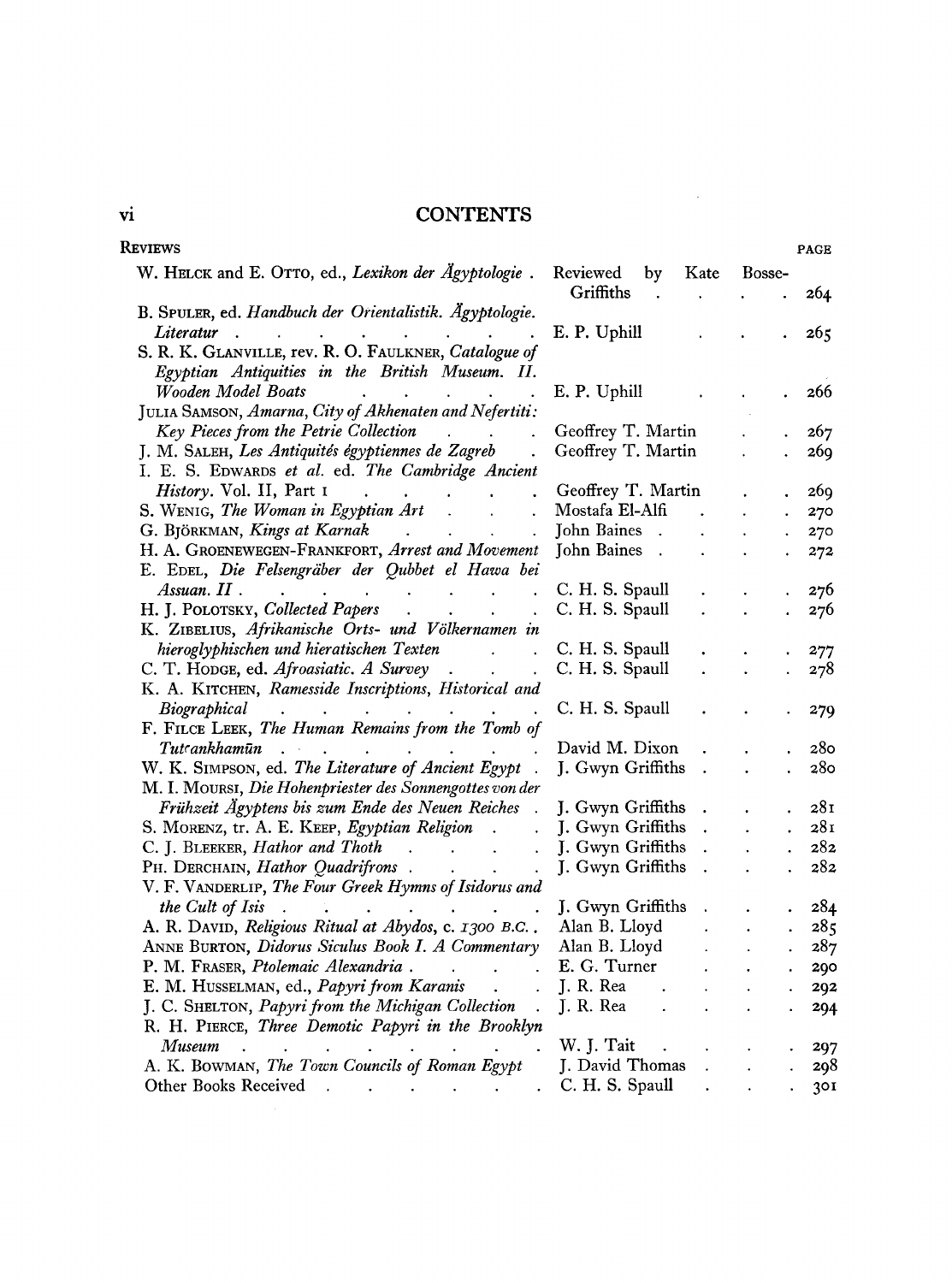#### **(247)**

### BRIEF COMMUNICATIONS

# The ideographic use of  $\mathbb{\hat{A}}$  in a group of Old-Kingdom names

THE name  $\Rightarrow$   $\mathcal{F}$   $\Rightarrow$  appears in a cursive caption, identifying the figure of a worker, in Moussa and Altenmiiller, *The Tomb of Nefer and Ka-hay,* (Mainzam Rhein, 1971) pi. 4, and on p. 21 of the same publication it is read Kay-en-nebef, with a reference in n. 85 to Ranke, *Personennamen,*  I, 340,  $7(\text{CQ})$  and II, 392. In the second case Ranke compares  $\Rightarrow \mathbb{A}^{\text{C}} \neq (PN$  I, 430, 6),<sup>1</sup> and, like Moussa and Altenmüller, he takes  $\mathcal{L}$  as the suffix pronoun *i* in this example, but, unlike them, suggests that  $\equiv$  may simply represent *nb* in the other case.<sup>2</sup> Putting aside the last point for the moment, I find it most extraordinary that the writing of the first person singular suffix as  $\hat{\mathbb{F}}$ , a phenomenon that is scarcely known in inscriptions prior to the end of the Sixth Dynasty,<sup>3</sup> should appear in two Fifth-Dynasty names of so similar a pattern, one from Saqqata and the other from Giza. The coincidence becomes altogether unbelievable when it is perceived that a third example, transcribed as  $\bigcup \bigcup_{i=1}^{\infty}$  by Hassan, *Giza* v, 316, is actually  $\bigcup_{i=1}^{\infty} \bigcup_{i=1}^{\infty}$ , as shown by his pl. 70(E); this is paralleled by  $\infty$   $\frac{1}{2}$  in the unpublished tomb of  $\frac{1}{2}$  at Giza, excavated by Abu Bakr. In all four cases the reading and translation presumably should be  $K_3$ -z-nb·f 'The k<sub>i</sub> of a man is his lord.'<sup>4</sup>



FIG. 1

<sup>1</sup> Subsequently published in H. Kayser, *Die Mastaba von Uhemka* (Hanover, 1964), 33 and 73; Kayser also gives a second, identical example from the same tomb (p. 44), but the drawing (p. 25, upper right) shows only  $\iff$ .

2 And again, more explicitly, in *PN* 11, 210.

3 Edel, *Altdg. Gr.* § 160, cites Eighth-Dynasty examples from the pyramid texts of *Ibi,* as well as the repeated use of  $\mathbb{R}^n$  for *n*<sup>*i*</sup> in the long inscription of *Hnw* beside the Wenis Causeway at Saqqara. Although *If nw* has the epithet *im/bw br Wnis*, this does not necessarily mean that he lived in the reign of that king, but may refer to his function as a funerary priest of the king's pyramid temple. The gesture  $\frac{w_i}{n}$ , which appears in the representations of *Hnw,* suggests a date at the very end of the Old Kingdom, if not later: cf. L. Klebs, *Reliefs u. Malereien des mittleren Reiches,* 177; C. N. Peck, *Some Decorated Tombs at Naga ed-DSr,* 100 n. 2; H. Goedicke, *ASAE* 55 (1959), 48-9.

4 For the use of ideographic jf for *s* 'man\* in personal names, cf. the two examples cited in *jfEA* 59 (1973), 46 (the first example to be corrected to  $\sum_{i=1}^{\infty}$   $\cdots$   $\sum_{i=1}^{\infty}$ ); also probably  $\binom{\infty}{\infty}$  (Epron *et al. Ti*, pl. 16).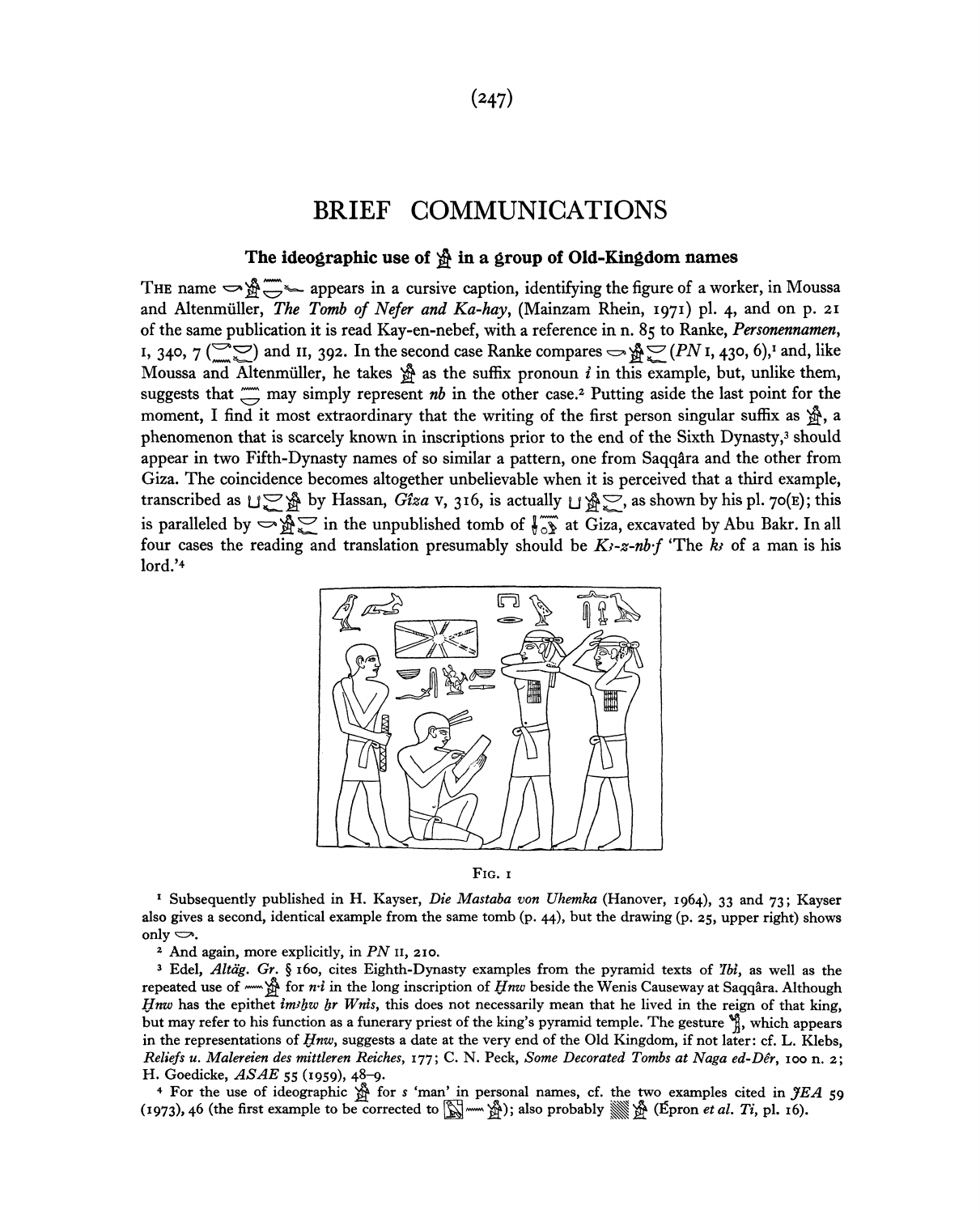#### 248 BRIEF COMMUNICATIONS

Moreover a fifth name, from the Sixth-Dynasty mastaba of *Snb* at Giza, shows a remarkable resemblance to the other four, and in this case the suffix pronoun is definitely excluded. According to Junker, *Giza* v, 21 and Fig. 8, p. 45 (a detail of which is shown in fig. 1), it is written  $\frac{1}{2}$   $\frac{1}{2}$ and is to be read  $Ks$ -s(w)-nbf.<sup>1</sup> But the word  $\subseteq$   $\mathscr{L}$  is, as he observes, a *hapax legomenon*, and a reexamination of the original has revealed that the supposed determinative  $\frac{4}{3}$  is actually  $\frac{8}{2}$ .<sup>2</sup> The correct interpretation is therefore  $K$ *s*-s-s(w)-nb·f 'The  $k$  of a man, it is his lord'.

A sixth name of closely related meaning is  $\mathbb{R} \rightarrow \mathbb{R}$ , in which Ranke (PN II, 321, 10) again regards  $^{\circ}$  as the first-person suffix pronoun. At any rate he is certainly right in taking this sign as a constituent part of the name, rather than as a determinative referring to the whole of it. Although the name appears at the very end of two architraves that lack any other sort of terminal representation,<sup>3</sup> no name-determinative is necessarily to be expected in such a case, and if it did appear, one would more readily expect A than  $\mathbb{S}$ . The remaining alternatives are to take  $\mathbb{S}$  as a determinative belonging to  $nb$ <sup>4</sup> or to interpret it once more as the ideograph meaning 'man'. In the latter case the name would be only slightly different from those considered thus far: 'The *ka* is the lord of a man.' The other alternative seems somewhat less likely, since  $\hat{\mathbb{S}}$  is not otherwise known to occur as a determinative of *nb* in personal names, but it yields an interpretation which is more clearly attested in  $\infty$ ,  $\overline{y}$ , and the resultant meaning—'my *ka* is my lord'—parallels that of the other names, even if it is not identical.

In the last example the writing  $\overline{\mathcal{I}}$  leaves no doubt that the reading is *nb* rather than *ny nb*, and the same is probably true of all the writings considered thus far,<sup>6</sup> although the meaning is scarcely affected if  $\rightarrow$   $\mathbb{R}$  is translated 'the *ka* of a man belongs to his lord' (or 'the *ka* of a man is one which belongs to his lord').<sup>7</sup> But in the case of  $\Box \subset \Box$ , which derives from an archaic vessel stored beneath the Step Pyramid, and the variant writing  $\sum_{m=1}^{\infty}$ , from a late Sixth-Dynasty tomb at Giza,<sup>8</sup> the reappearance of  $\overline{\mathbb{C}}$  strongly suggests that it represents *ny nb*. The transliteration *K*?-*(•i)-ny-nb'f* yields the meaning 'My *ka* belongs to its lord' or 'My *ka* is one that belongs to its lord'. A still later variation from Saqqara shows the writing  $U^{\text{exp}}_{\infty}$ , 9 which Gunn reads *K<sub>i</sub>*-nb-f-wi

1 So also Edel, *Altdg. Gr.* § 942; Ranke, *PN* 11, 323, 1.

2 I am obliged to Marianne Eaton for verifying the form of the hieroglyph in the Cairo Museum. This is not the only case where Junker's draughtsmen have erred in copying an inscription; cf. *ZAS* 93 (1966), 62.

3 Fakhry, *Sept tombeaux a Vest de la Grande Pyramide de Guizeh,* 26, 27, figs. 17, 18.

<sup>4</sup> Evidently such a determinative is to be recognized in the statement  $\log \frac{1}{2}$   $\log \frac{1}{2}$  'May Hathor' grant life to *Ipti*, my lord (LD 11, 103 [a], repeated in the next register above, with the omission of  $\widetilde{A}$ );' another example of this kind is  $\set{\varphi} \Longrightarrow \searrow \mathbb{R}$   $\Rightarrow$  'Ye are beside your lord' *(LD* 11, 104 [b]). Probably ﷺ (Hassan, *Gîza* III, 16 fig. 15) is to be interpreted in the same manner, as well as  $\bigcirc$ <sup>3</sup>g in *Urk*. 1, 225, 18. Further examples are to be found in BM 527A (James, *Hieroglyphic Texts,* 1, pi. 15 [1]), and Blackman-Apted, Meir v, pl. 26. For this and other determinatives of nb see also Fischer, Dendera, 143 n. 628.

5 BM 1186: James, *Hieroglyphic Texts,* 1, pi. 12.

<sup>6</sup> It should also be noted that the *n* is absent in  $\iiint_{\mathbb{R}_+}^{\infty}$  *k<sub>t</sub>*-s-*it*-s (*PN* 11, 321, 18) as opposed to  $\sum_{n=1}^{\infty}$ *kj*( $\cdot$ *i*)-n-it( $\cdot$ *i*) (Detroit 71.292, from Reisner's G 1301. Indisputable Old-Kingdom examples of  $\overline{\phantom{a}}$  for *nb* are to be found in the epithet *imtfiw fir nb-f:* e.g. *LD* II, pis. 8, 10, 866, *gib;* Hassan, *Giza* 1, 98 fig. 168; in, 151, fig. 127; 208 fig. 173; vi, Pt. 3, 69, fig. 51 (^) , 168, fig. 161; VII, 38, fig. 27 (2) ; Murray, *Saqqara Mastabas,*  1, pis. 29, 30; Firth and Gunn, *Teti Pyramid Cemeteries,* pis. 73 (1), 74 (2). There are also a few examples of meaning 'all': *LD* 11, Pl. 10a; Hassan, *Gîza* 1, 82, fig. 142. In the last case the aforementioned epithet shows  $\bigcirc$ , which is, in general, the more common writing.

<sup>7</sup> For these variations in meaning cf. Junker's interpretation of  $\frac{1}{2}$   $\frac{11}{2}$ , *Giza* 11, 158-9.

8 Ranke, *PN* 11, 392, referring to Vol. I, 340, 7: Firth and Quibell, *Step Pyramid,* pi. 91 (3); Junker, *Giza*  VII, 72; Abu Bakr, *Giza,* fig. 95A provides another example of the first writing.

9 Ranke, loc. cit.: Firth and Gunn, *Teti Pyramid Cemeteries,* pis. 74 (1), 76 (4) and p. 186.